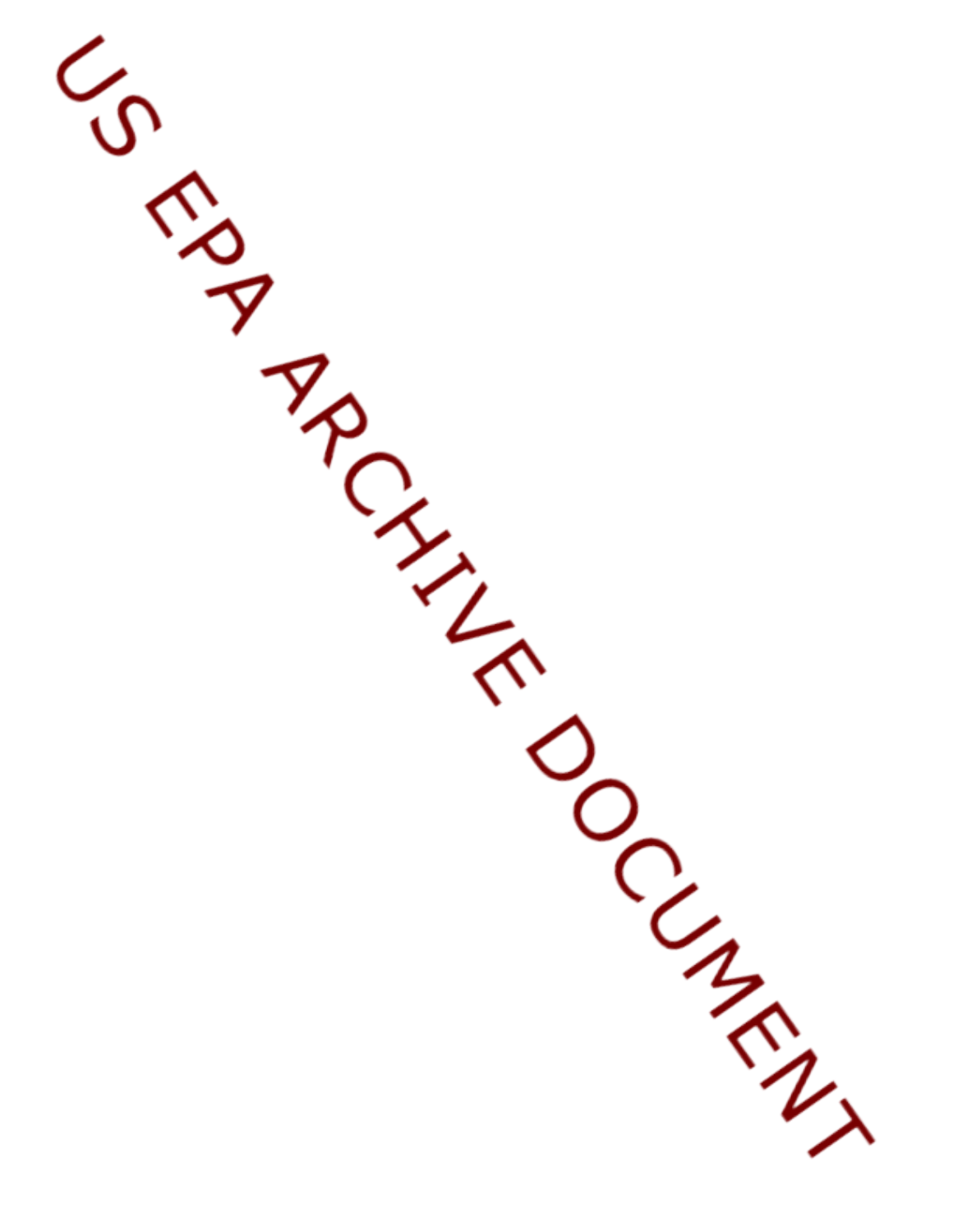# **Technical Factsheet on: 2,4 - D**

# [List of Contaminants](http://www.epa.gov/safewater/hfacts.html)

 As part of the Drinking Water and Health pages, this fact sheet is part of a larger publication: **National Primary Drinking Water Regulations** 

 MCL: 0.07 mg/L Drinking Water Standards MCLG: 0.07 mg/L HAL(child): 1 day: 1 mg/L; 10-day: 0.3 mg/L

## **Health Effects Summary**

 levels above the MCL. Acute: EPA has found 2,4-D to potentially cause nervous system damage from short-term exposures at

 child consuming 1 liter of water per day, a one-day exposure of 1 mg/L, or a ten-day exposure to 0.3 Drinking water levels of 2,4-D which are considered "safe" for short-term exposures: For a 10-kg (22 lb.) mg/L.

Chronic: 2,4-D has the potential to cause damage to the nervous system, kidneys and liver from longterm exposure at levels above the MCL.

 from lifetime exposures in drinking water. Cancer: There is inadequate evidence to state whether or not 2,4-D has the potential to cause cancer

## **Usage Patterns**

 2,4-D is registered in the US as a herbicide for the control of broad-leaf weeds in agriculture, and for control of woody plants along roadsides, railways, and utilities rights of way. It has been most widely used on such crops as wheat and corn, and on pasture and rangelands.

Other uses of 2,4-D include brush control in forests, to increase the latex output of old rubber trees, and as a jungle defoliant.

fruits to ripen at the same time for machine harvesting. It may also be used as a plant growth regulator to control fruit drop, such as on tomatoes to cause all

Froduction of 2,4-D was steady: from 48.2 million lbs. in 1978 to 45.1 million lbs in 1982. 1991 data indicates only that production exceeded 5000 lbs. In 1991, it was estimated that industries consumed 2,4- D as follows: agriculture, 83 percent; for industrial/commercial uses, 11 percent; for lawns and turf, 3 percent; for aquatic uses, 3 percent.

#### **Release Patterns**

Major environmental releases of 2,4-D are due to agricultural applications of systemic herbicides. It is also released as a result of the production or disposal of 2,4-D or its by-products. From 1987 to 1993, according to EPA's Toxic Chemical Release Inventory, 2,4-D releases to land and water totalled over 116,000 lbs., most of which was released to land. These releases were primarily from cane sugar-related industries (except refineries). The largest releases (10% or more of the total) occurred in Hawaii.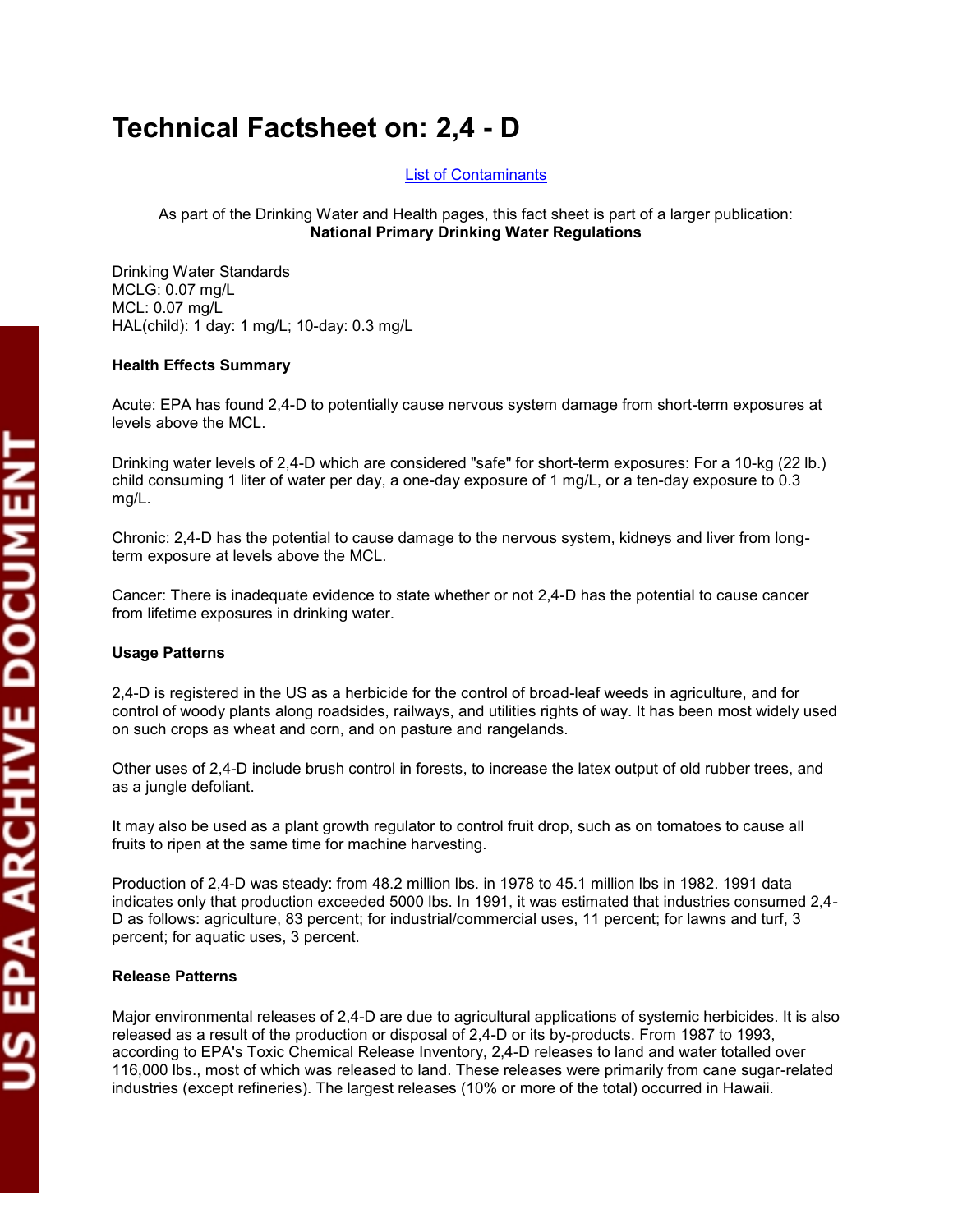## **Environmental Fate**

 There are a variety of microorganisms in soil, freshwater and marine ecosystems which are capable of degrading 2,4-D. If released on land, 2,4-D will probably readily biodegrade (typical half-lives <1 day to several weeks).

 increasing organic content and decreasing pH of soil. Leaching to groundwater will likely be a significant process in coarse-grained sandy soils with low organic content or with very basic soils. In general little 2,4-D can be desorbed from mineral soils, but not from those containing much organic matter. Reported experimental (free acid) KOC values are 19.6 to 109.1. Adsorption appears to increase with runoff occurs with 2,4-D or its amine salts and runoff behavior is the inverse of adsorption behavior. Thus,

 photolyzed, transported by wind either on dust or in vapor form, or leached downwards again. Percolating water appears to be the principal means of movement and diffusion is important only for transport over very small distance. Upward movement of 2,4-D occurs when the soil surface dries or if rapid evaporation occurs. Thus, 2,4-D can be concentrated at the soil surface, where it can be

 If released to water, it will be lost primarily due to biodegradation (typical half-lives 10 to >50 days). It will rapid in sediments (half-life <1 day). Half-lives of 2-4 days were reported for ultraviolet photolysis in water. be more persistent in oligotrophic waters and where high concentrations are released. Degradation will be

 Volatilization of 2,4-D free acid from water and soil is expected to be negligible based on its extremely low reported Henry's Law constant (1.02X10-8 atm-cu m/mole or less). It will not appreciably adsorb to sediments, especially at basic pH's. Its release to the air will also be subject to photooxidation (estimated half-life of 1 day).

There is no evidence that bioconcentration of 2,4-D occurs through the food chain. This has been demonstrated by large-scale monitoring for 2,4-D residues in soils, foods, feedstuffs, wildlife, human beings, and from examinations of the many routes of metabolism and degradation that exist in ecosystems.

 Exposure may also occur through ingestion of contaminated food products and drinking water. Human exposure will be primarily to those workers involved in the making and using 2,4-D compounds as herbicides as well as those who work in and live near fields sprayed and treated with 2,4-D compounds.

## **Chemical/ Physical Properties**

CAS Number: 94-75-7

(foam) Color/ Form/Odor: Colorless, odorless powder; available as soluble liquids, powder, dust, aerosol spray

M.P.: 138 C B.P.: 160 C

Vapor Pressure: 53 Pa at 160 C

Octanol/Water Partition (Kow): Log Kow = 2.81

Density/Spec. Grav.: 1.42 at 15 C

Density/Spec. Grav.: 1.42 at 15 C<br>Solubility: 0.5 g/L of water at 20 C; Slightly soluble in water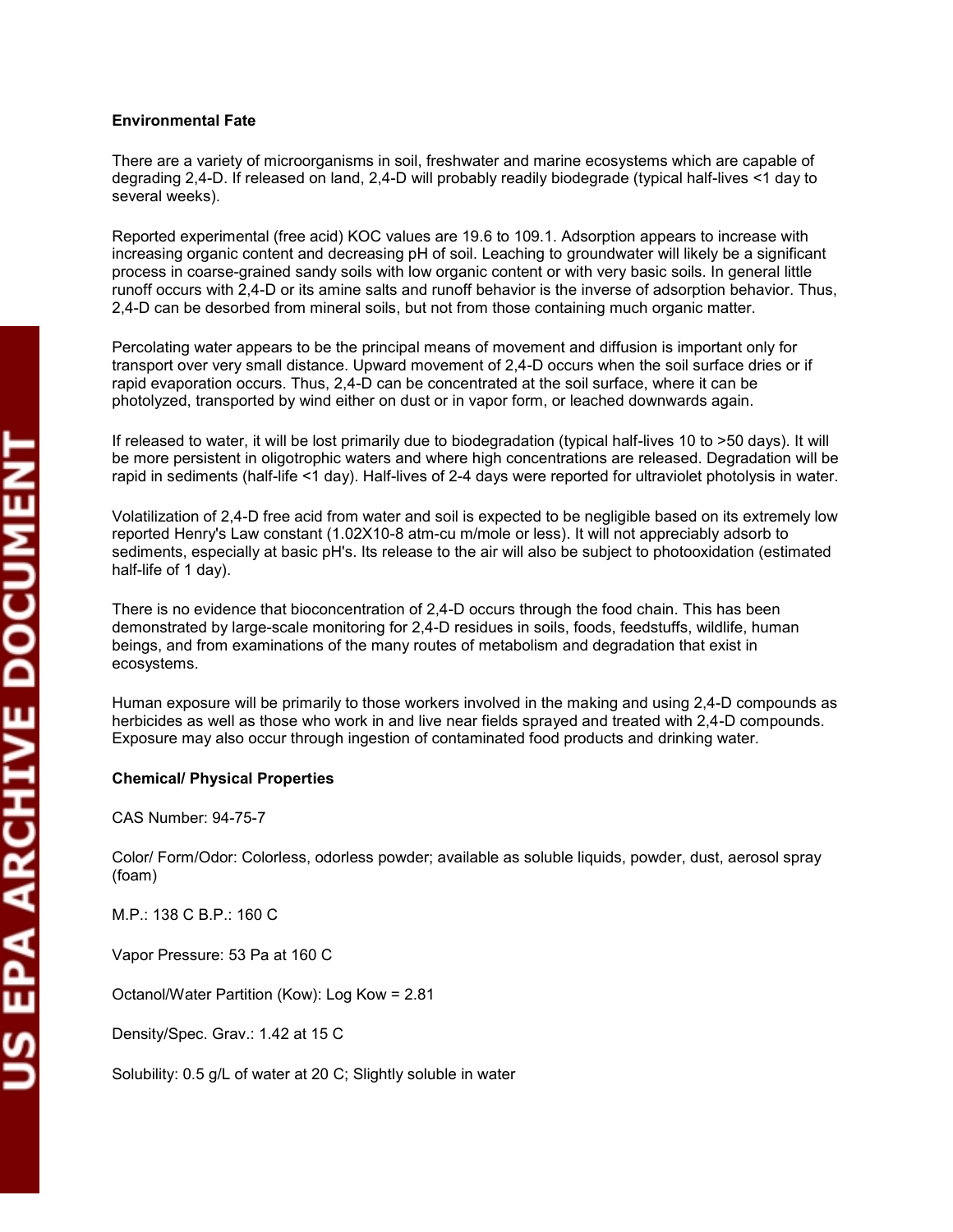Soil sorption coefficient: Koc values are 19.6 to 109.1; low to moderate mobility in soil

Odor/Taste Thresholds: N/A

Bioconcentration Factor: BCFs of 0.003 to 7 for various fish and aquatic plants; not expected to bioconcentrate in aquatic organisms.

Henry's Law Coefficient: 1.02x 10-8 atm-cu m/mole;

Trade Names/Synonyms: "Agent White", Bladex-B, Brush Killer 64, Dicofur, Dormon, Ipaner, Moxon, Netagrone, Pielik, Verton 38, Mota Maskros, Silvaprop 1, Agricorn D, Acme LV4, Croprider, Fernesta, Lawn-Keep, Pennamine D, Plantgard, Tributon, Weed-B-Gon, Weedatul, Agroxone, Weedar, Salvo, Green Cross Weed-No-More 80, Red Devil Dry Weed Killer, Scott's 4XD Weed Control, Weed-Rhap LV40, Weedone 100, 2,4-Dichlorophenoxyacetic acid

# **Other Regulatory Information**

Monitoring For Ground/Surface Water Sources:

 Initial Frequency- 4 quarterly samples every 3 years Repeat Frequency- If no detections during initial round: 2 quarterly per year if serving >3300 persons; 1 sample per 3 years for smaller systems 1 sample per 3 years for smaller systems Triggers - Return to Initial Freq. if detect at > 0.0005 mg/L

Analysis:

**Reference Source Method Numbers** 

EPA 600/4-88-039 515.1; 515.2; 555

 Granular Activated Charcoal Treatment- Best Available Technologies:

Toxic Release Inventory - Releases to Water and Land, 1987 to 1993 (in pounds):

|                         | Water |        | Land    |
|-------------------------|-------|--------|---------|
| <b>TOTALS</b>           | 3,444 |        | 113,358 |
| <b>Top Five States</b>  |       |        |         |
| HI                      | 0     | 73,679 |         |
| FL                      | 5     | 38,456 |         |
| <b>MO</b>               | 1,817 | 0      |         |
| MI                      | 822   | 8      |         |
| TX                      | 800   | 0      |         |
| <b>Major Industries</b> |       |        |         |
| Cane sugar              |       | 0      | 99,886  |
| Agri. chems.            |       | 2,616  | 815     |
| Plastics, resins        |       | 696    | 0       |
| Misc. manufact.         |       | 0      | 400     |
| Gen. Chemical.          |       | 126    | 8       |

 \* Water/Land totals only include facilities with releases greater than a certain amount - usually 1000 to 10,000 lbs.

## **For Additional Information:**

 EPA Safe Drinking Water Hotline - 800/426-4791 EPA can provide further regulatory and other general information: